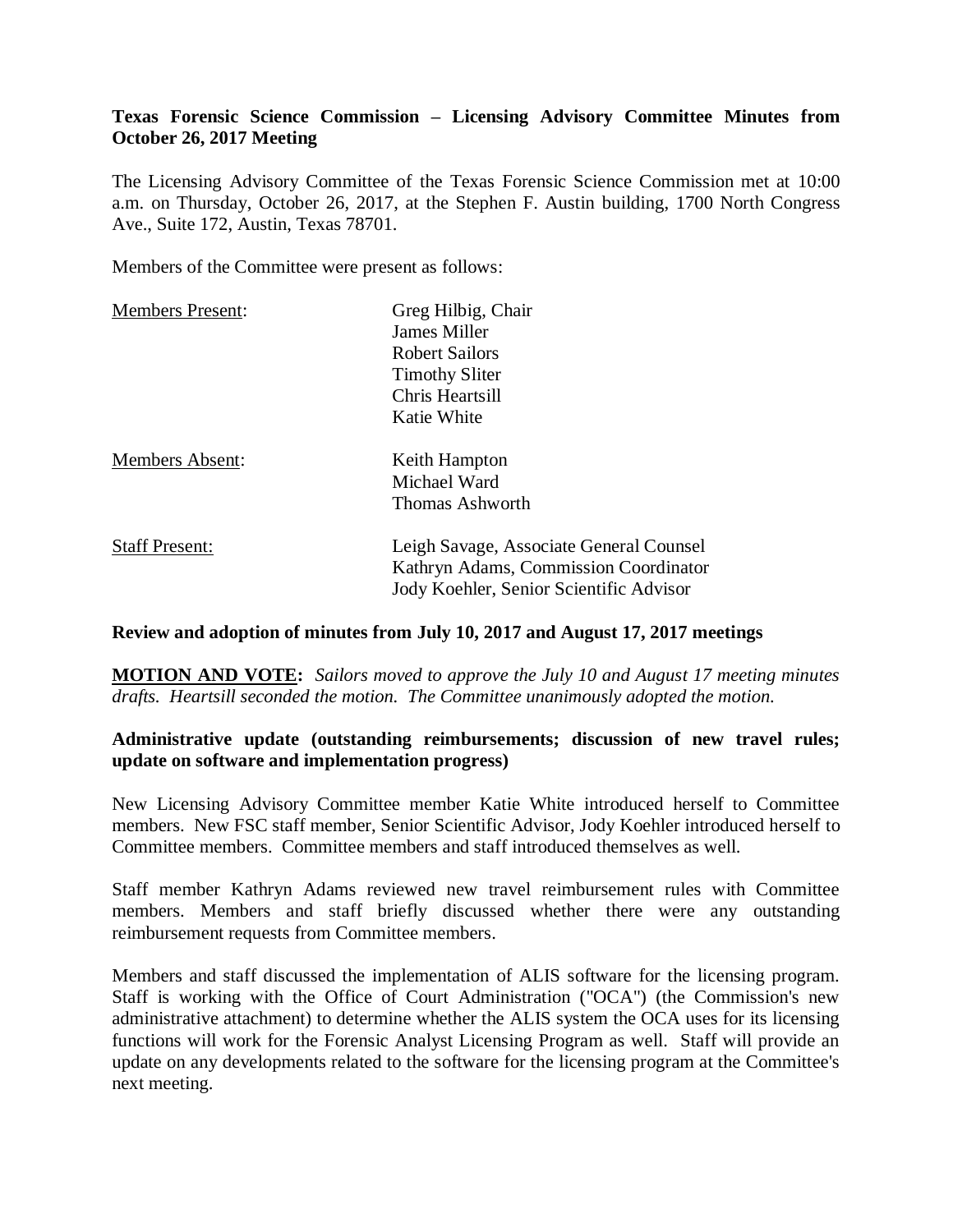# **Review and discuss revisions to rules for the Licensing Program and recommendations regarding the adjudication of public comments received**

Members discussed a letter received from the United States Department of Justice ("DOJ") Senior Advisor on Forensic Science Ted Hunt. The letter describes reasons why it may be necessary for federal examiners practicing in state criminal cases to be exempt from Texas forensic analyst licensing requirements. Members discussed the issues identified in the letter. Members agreed that if there is a legal reason federal examiners should be exempt from Texas licensing requirements, members are open to providing some type of exemption. However, from a purely scientific perspective, members see no reason to provide an exemption for federal forensic examiners practicing in state criminal cases. Members directed Savage to convey their opinion to the full Commission for final decision on the issue.

**MOTION AND VOTE:** *White moved to recommend changing references to "Director" in the rules to "Commission Chair or Designee" for clarity. Sliter seconded the motion. The Committee unanimously adopted the motion.*

Members discussed the change of the provisional license term from nine months to one year. Members agreed one year allows a sufficient amount of time to fulfill any missing requirements under the provisional license. Members also discussed the provisional license should be limited to the licensee's inability to meet the education requirements (either the degree or specific coursework requirements) but that a provisional license should not be allowed for examiners who cannot fulfill any of the other requirements. Staff agreed to edit the rules to make the provisional license narrower in scope, limiting it to those examiners who cannot fulfill educational components only.

Members discussed whether toxicology technicians should have modified requirements. Members agreed toxicology technicians should pay a lower application fee (similar to a firearms technician), but agreed all other requirements should remain.

# **Discussion of proposed statistics requirement for examiners applying after January 1, 2019 and development of financially accessible, online statistics course for forensic examiners**

Members did not discuss this agenda item.

# **Review and discuss draft knowledge based competency requirement documents for each forensic discipline**

Members reviewed the draft knowledge based competency requirement documents for each forensic discipline, including new draft requirements for wildlife biologists. Members approved the draft wildlife biology components with minor changes.

Members also discussed creating uniformity across disciplines in the categories of Safety, Legal, Quality Assurance and Evidence Handling. Members suggested edits to each of these categories. Staff will prepare a draft of these uniform categories and revise the knowledge based competency requirement documents for each discipline accordingly. Members will review the changes at the next meeting.

#### **Discuss recommendation for Forensic Analyst Code of Professional Responsibility**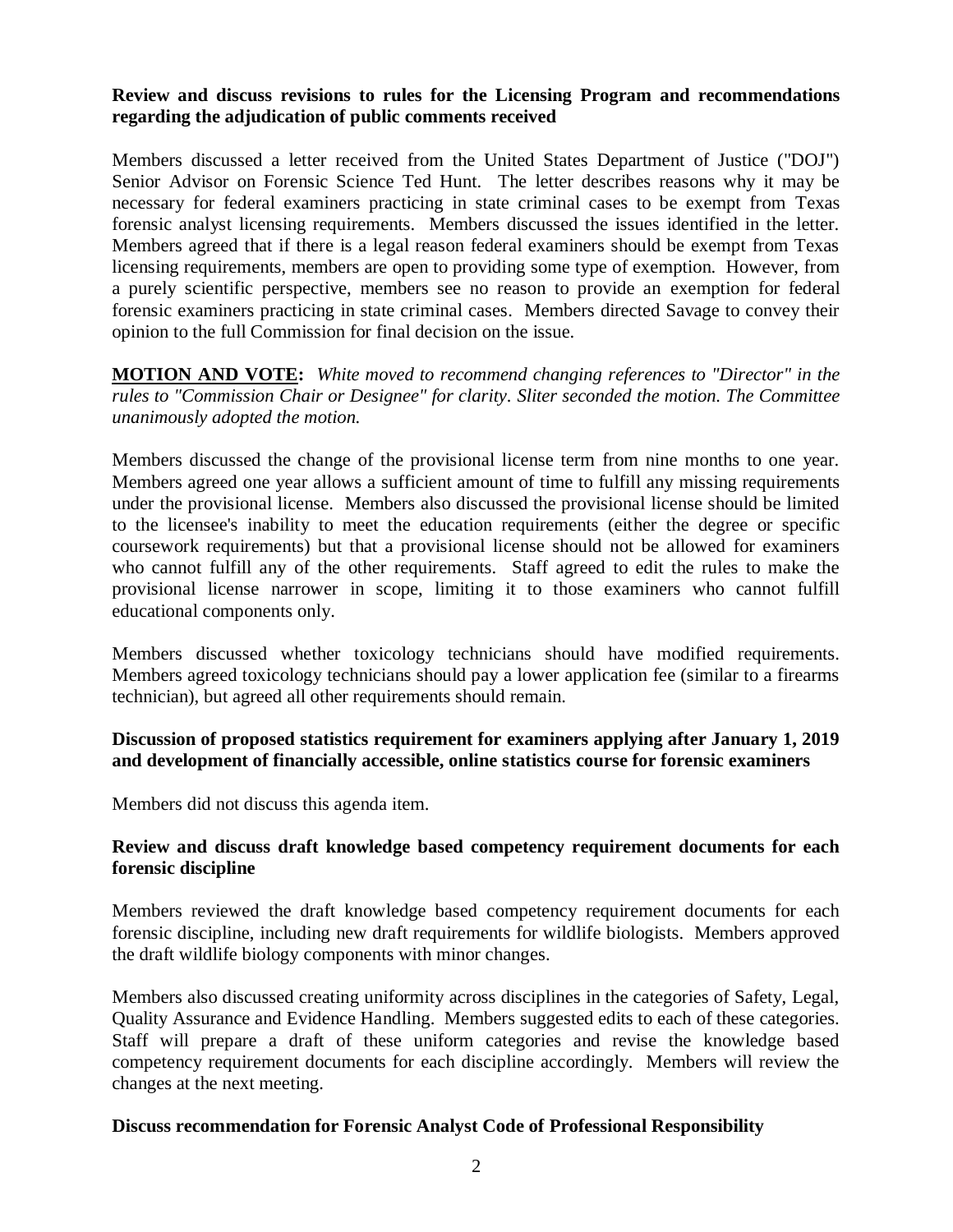Members edited and approved for presentation to the full Commission a draft Code of Professional Responsibility for forensic analysts. Staff will make all suggested edits to the draft document for presentation to the full Commission.

# **Discuss educational requirements, including whether an engineering degree should satisfy the educational requirements for a Forensic Analyst License in seized drugs or related disciplines**

Members discussed whether having a chemical engineering degree is satisfactory to the requirements as currently written in the licensing rules. The rules already require specific coursework requirements. If a person can meet the specific coursework requirements, the degree is a non-issue to members. A person may apply for an exception if they meet all the specific coursework requirements but do not have the specific degree required using the procedure outlined in the rules.

**MOTION AND VOTE:** *Miller moved to recommend the full Commission add a bullet point referencing the procedure for denial of an initial application under the educational requirements section of the rules for clarity. White seconded the motion. The Committee unanimously adopted the motion.*

# **Discuss general exam requirement, including exam material and question development, exam developer agreements, topics, structure and administration of the exam, psychometric testing services, and comments on exam topics**

Staff gave a brief update on calls that have occurred with the psychometricians and subject matter experts organized to develop task statements and test questions. The groups have met via telephone with the psychometricians twice and plan to meet again before the next Committee meeting. Members of the groups are working to develop draft test questions upon completion and finalization of the task statements for each exam topic category.

Members discussed the statistics portion of the General Forensic Exam and the task statements drafted by the stats subject matter experts. Members agreed the task statements need to be pared down to a more basic level of understanding for stats. Miller agreed to provide some suggested stats readings for drug chemistry examiners that may be helpful in determining some of the key statistics topics/concepts examiners should understand.

# **Update from the Texas Association of Crime Lab Directors, including discussion of any comments and feedback related to the published program rules**

Roger Kahn, President of the Texas Association of Crime Lab Directors, attended the meeting and provided comments throughout the agenda.

#### **Discuss program budget**

Members did not discuss this agenda item.